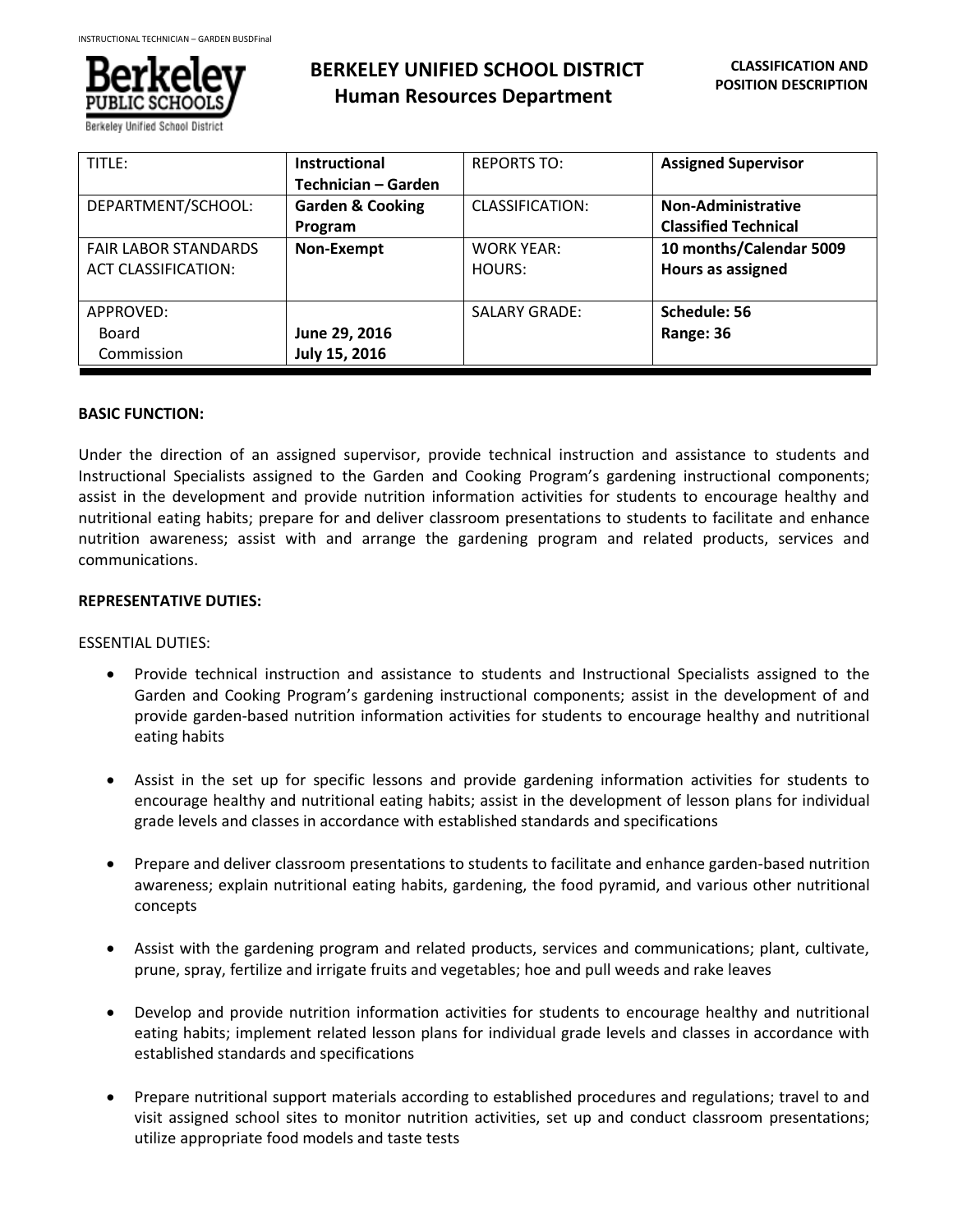- Prepare and maintain a variety of records and reports related to assigned activities; utilize an assigned computer system to generate computerized reports
- Prepare and distribute worksheets and other garden-based nutritional support materials regarding various nutritional concepts; assist in the preparation of instructional materials and perform related clerical duties as assigned
- Communicate with personnel, outside agencies and others to exchange information and resolve issues or concerns
- Operate a variety of office equipment including a copier, fax machine, overhead projector, computer and assigned software; drive a vehicle to conduct work
- Provide input regarding the development of the Garden and Cooking Program and research recipes, menu planning and related activities

OTHER DUTIES: Perform related duties as assigned

# **KNOWLEDGE AND ABILITIES:**

# KNOWLEDGE OF:

General terminology, concepts, methods and procedures involved in providing nutrition presentations to children in a classroom environment

Nutritional requirements of school-aged children

Principles, theories and practices of child nutrition, food values, food combinations, nutritional eating habits and the food pyramid

Food terminology, markets and commodities

Basic grounds maintenance procedures including planting, cultivating, pruning, spraying, fertilizing and irrigating fruits and vegetables

Methods, equipment and materials used in gardening work

Operation and maintenance of hand and power tools and equipment used in grounds maintenance

Basic record-keeping techniques

Oral and written communication skills

Correct English usage, grammar, spelling, punctuation and vocabulary

Interpersonal skills using tact, patience and courtesy

Modern office practices, procedures and equipment

Public speaking techniques

ABILITY TO:

Set up and provide nutrition information activities for students to encourage healthy and nutritional eating habits Prepare and deliver classroom presentations to students to facilitate and enhance nutrition awareness

Assist in the set up and implementation of nutrition lectures for individual grade levels and classes in accordance with established standards and specifications

Explain nutritional eating habits, the food pyramid, and various other nutritional

Learn policies and objectives of assigned programs and activities

Monitor, assess and adjust nutrition information activities and lessons in response to the needs of individual classes